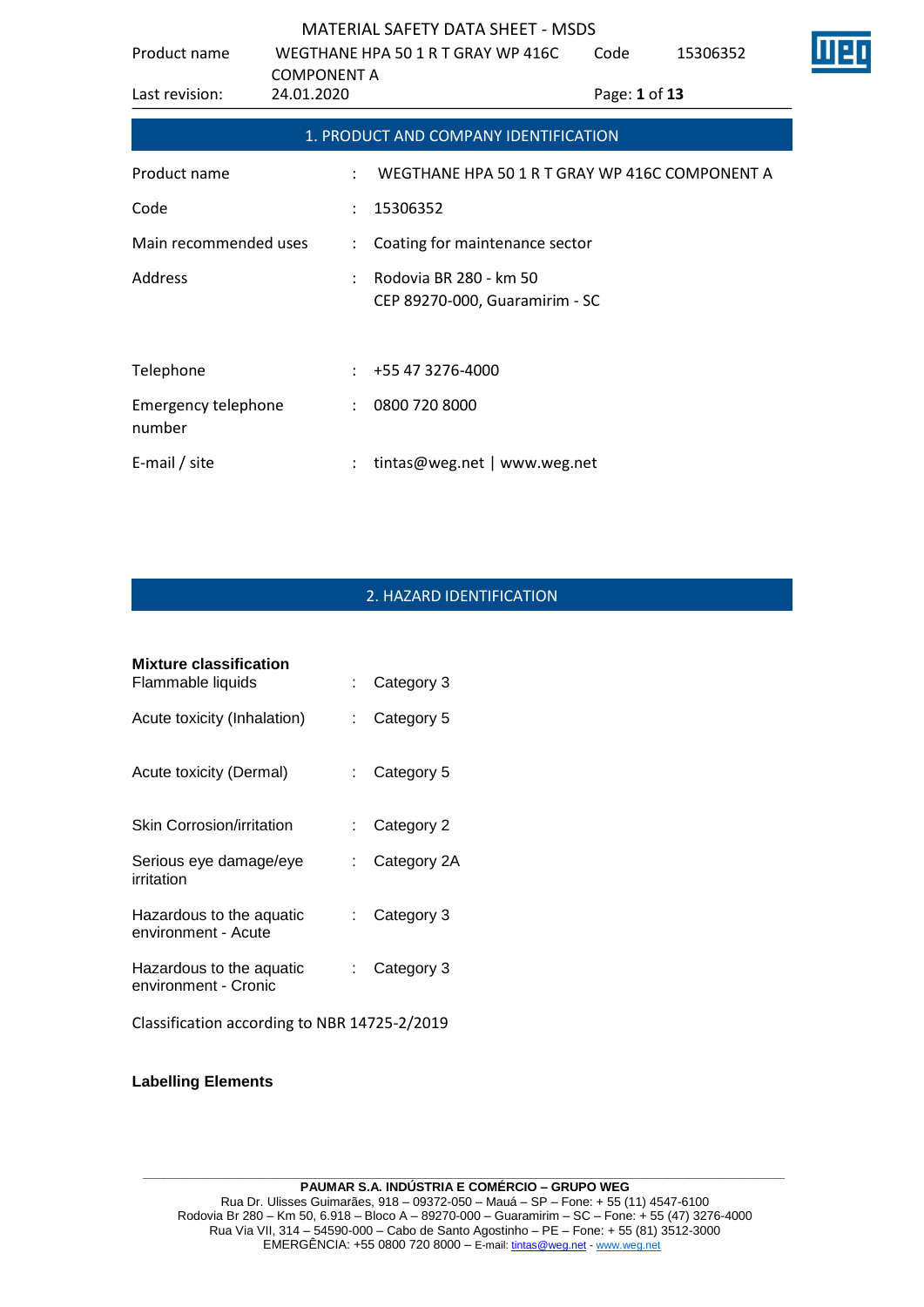|                        |                    | <b>MATERIAL SAFETY DATA SHEET - MSDS</b>                                                                                                                                                                                                                                             |               |                 |         |
|------------------------|--------------------|--------------------------------------------------------------------------------------------------------------------------------------------------------------------------------------------------------------------------------------------------------------------------------------|---------------|-----------------|---------|
| Product name           | <b>COMPONENT A</b> | WEGTHANE HPA 50 1 R T GRAY WP 416C                                                                                                                                                                                                                                                   | Code          | 15306352        |         |
| Last revision:         | 24.01.2020         |                                                                                                                                                                                                                                                                                      | Page: 2 of 13 |                 |         |
|                        |                    |                                                                                                                                                                                                                                                                                      |               |                 |         |
| <b>Warning phrase</b>  |                    | Warning                                                                                                                                                                                                                                                                              |               |                 |         |
| <b>Hazard phrases</b>  |                    | H226 Flammable liquid and vapour.<br>H333 May be harmful if inhaled.<br>H313 May be harmful in contact with skin.<br>H315 Causes skin irritation.<br>H319 Causes serious eye irritation.<br>H402 Harmful to aquatic life.<br>H412 Harmful to aquatic life with long lasting effects. |               |                 |         |
| <b>Caution Phrases</b> |                    |                                                                                                                                                                                                                                                                                      |               |                 |         |
|                        |                    | <b>Prevention:</b><br>P210 Keep away from heat, hot surfaces, sparks, open flames<br>and other ignition sources. No smoking.                                                                                                                                                         |               |                 |         |
|                        |                    | P233 Keep container tightly closed.                                                                                                                                                                                                                                                  |               |                 |         |
|                        |                    | P240 Ground/bond container and receiving equipment.                                                                                                                                                                                                                                  |               |                 |         |
|                        |                    | <b>Reaction:</b><br>P303+P361+P353 IF ON SKIN (or hair): Take off immediately<br>all contaminated clothing. Rinse skin with water/shower.                                                                                                                                            |               |                 |         |
|                        |                    | P304+P312 IF INHALED: Call a POISON CENTER or<br>doctor/physician if you feel unwell.                                                                                                                                                                                                |               |                 |         |
|                        |                    | P312 Call a POISON CENTER/ doctor/if you feel unwell.                                                                                                                                                                                                                                |               |                 |         |
|                        |                    | P337+P313<br>lf<br>eye<br>advice/attention.                                                                                                                                                                                                                                          | irritation    | persists<br>get | medical |
|                        |                    | P362+P364 Take off contaminated clothing and wash it before<br>reuse.                                                                                                                                                                                                                |               |                 |         |
|                        |                    | P370+P378 In case of fire: Use as chapter 5 of MSDS to<br>extinguish.                                                                                                                                                                                                                |               |                 |         |
|                        |                    | Storage:<br>P403+P235 Store in a well ventilated place. Keep cool.                                                                                                                                                                                                                   |               |                 |         |
|                        |                    | Treatmentand disposal of waste:<br>P501 Dispose of contents/container as chapter 13 of the<br>MSDS.                                                                                                                                                                                  |               |                 |         |
| Other hazard           |                    | When heated above its flash point, this material will release<br>toxic vapors and flames, and can burn in open area if exposed<br>to an ignition source.                                                                                                                             |               |                 |         |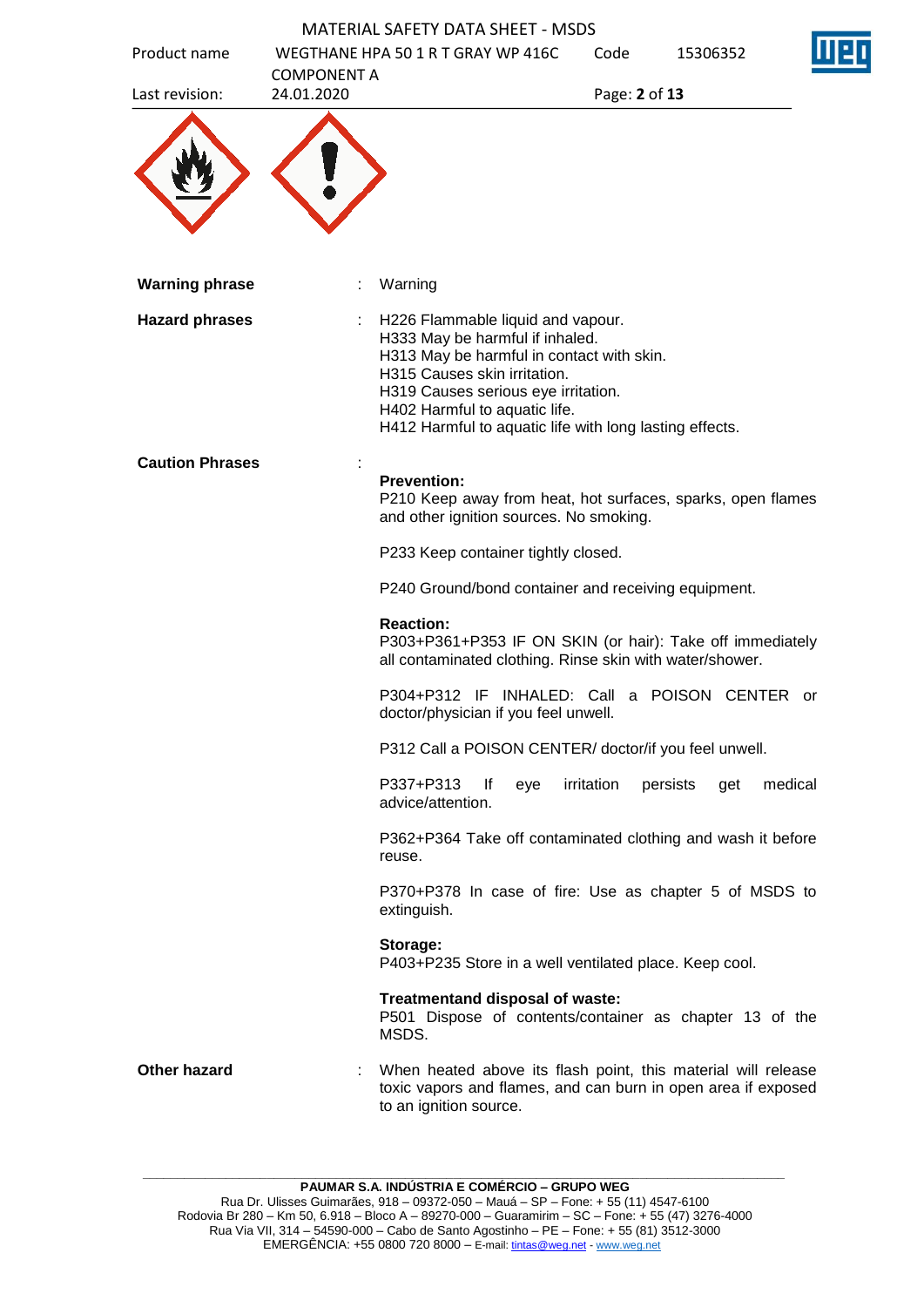Product name WEGTHANE HPA 50 1 R T GRAY WP 416C COMPONENT A<br>24.01.2020 Code 15306352 Last revision: 24.01.2020 Page: **3** of **13**

3. COMPOSITION AND INFORMATION ABOUT THE INGRENDIENTS

**Product type:** : : : : : Mixture

## **Ingrendients that contribute to danger:**

| Product name       | CAS No.   | Risck classification                                                                                                                                               | Concentration [%] |
|--------------------|-----------|--------------------------------------------------------------------------------------------------------------------------------------------------------------------|-------------------|
| SOLVENT XYLENE (S) | 1330-20-7 | Flammable liquids,<br>Category 3<br>Acute toxicity Dermal,<br>Category 4<br>Acute toxicity<br>Inhalation,<br>Category 4<br>Skin Corrosion/irritation<br>Category 2 | $>= 20 - 30$      |

### 4. FIRST AID MEASURES

| <b>Inhalation</b>                                                        | : Take the victim to fresh air, keeping them rested and warm. If<br>breathing is irregular or has stopped, apply<br>artificial<br>respiration. Do not give anything orally. Seek medical<br>assistance immediately, bringing the product label whenever<br>possible.                                                                                                                                                                                                                       |
|--------------------------------------------------------------------------|--------------------------------------------------------------------------------------------------------------------------------------------------------------------------------------------------------------------------------------------------------------------------------------------------------------------------------------------------------------------------------------------------------------------------------------------------------------------------------------------|
| <b>Contact with the skin</b>                                             | : Remove the product with vegetal oil (cooking oil) and then<br>wash the skin thoroughly with plenty of water. Do not use<br>solvents or thinners. Seek medical attention in case of any<br>irritation or other symptoms.                                                                                                                                                                                                                                                                  |
| <b>Contact with the eyes</b>                                             | : Remove contact lenses, if wearing any. Flush the eyes with<br>running water for at least 15 minutes, holding the eyelids<br>apart. Seek medical assistance immediately, bringing the<br>product label with you.                                                                                                                                                                                                                                                                          |
| Ingestion                                                                | : Do not provoke vomiting. Consult with a doctor immediately.                                                                                                                                                                                                                                                                                                                                                                                                                              |
| <b>Most important symptoms</b><br>and effects, both acute and<br>delayed | : Headaches, dizziness, fatigue and in extreme cases, loss of<br>consciousness.                                                                                                                                                                                                                                                                                                                                                                                                            |
| Notes for the doctor                                                     | : Treat symptomatically. Do not induce vomiting because of risk<br>of aspiration of gastric contents into the lungs. Gastric lavage<br>is recommended when the patient ingests large quantities,<br>more than 5ml of the substance in its pure form. The toxic<br>potential of the quantity consumed must be evaluated in<br>relation to the risk of aspiration during gastric lavage.<br>Activated coal in solution could be useful. However, in some<br>cases the coal induces vomiting. |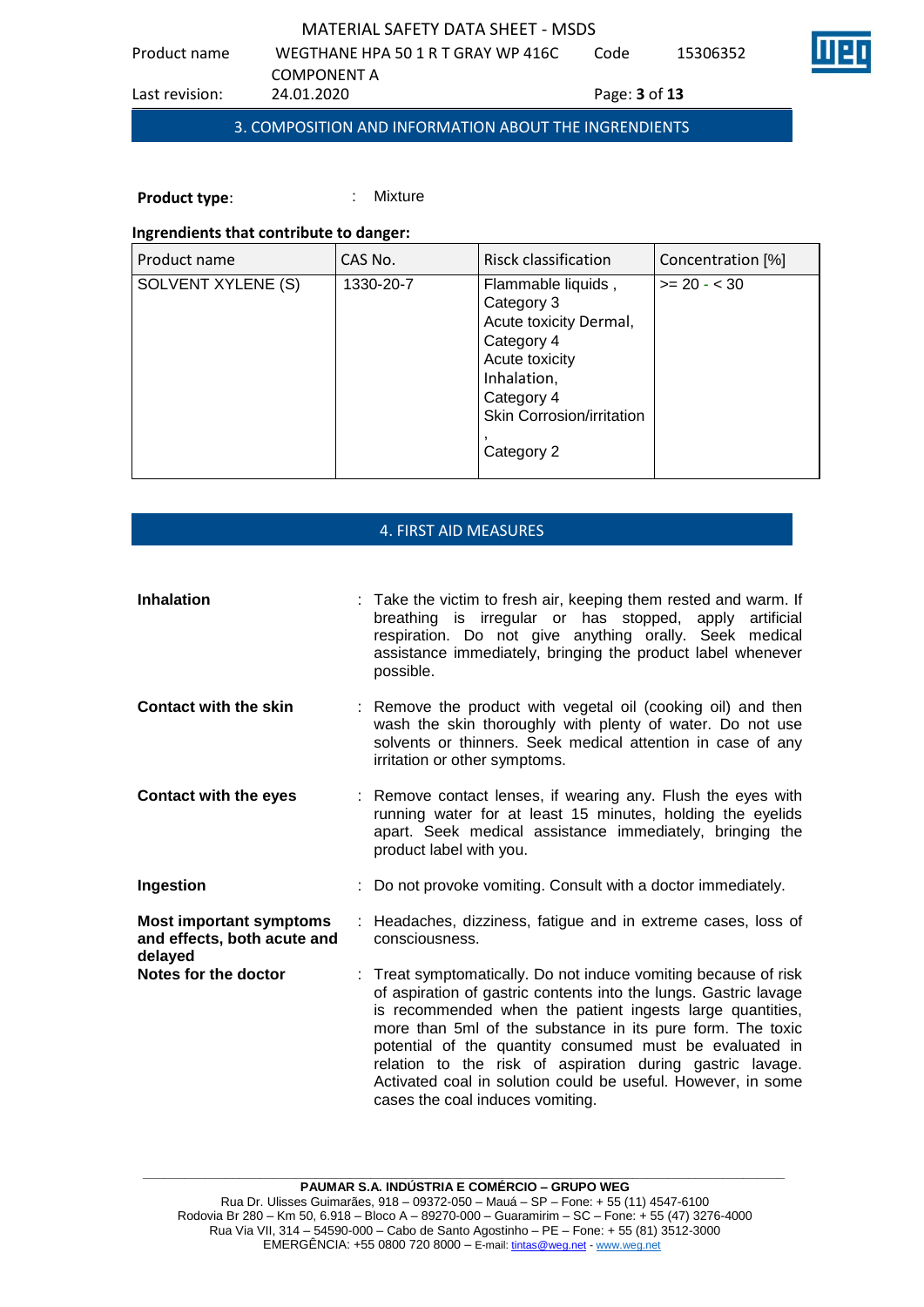| Product name                                      |                                  | WEGTHANE HPA 50 1 R T GRAY WP 416C                                                                                                                                                                                                                                                                                                                                                                                                                                                                                                                                                                                                                                                                                        | Code          | 15306352 |
|---------------------------------------------------|----------------------------------|---------------------------------------------------------------------------------------------------------------------------------------------------------------------------------------------------------------------------------------------------------------------------------------------------------------------------------------------------------------------------------------------------------------------------------------------------------------------------------------------------------------------------------------------------------------------------------------------------------------------------------------------------------------------------------------------------------------------------|---------------|----------|
| Last revision:                                    | <b>COMPONENT A</b><br>24.01.2020 |                                                                                                                                                                                                                                                                                                                                                                                                                                                                                                                                                                                                                                                                                                                           | Page: 4 of 13 |          |
|                                                   |                                  | 5. FIRE-FIGHTING MEASURES                                                                                                                                                                                                                                                                                                                                                                                                                                                                                                                                                                                                                                                                                                 |               |          |
|                                                   |                                  |                                                                                                                                                                                                                                                                                                                                                                                                                                                                                                                                                                                                                                                                                                                           |               |          |
| <b>Suitable extinguishing</b><br>methods          |                                  | : Water in mist form<br>Carbon dioxide (CO2)<br>Foam alcohol resistent<br>Dry chemical powder                                                                                                                                                                                                                                                                                                                                                                                                                                                                                                                                                                                                                             |               |          |
| <b>Extinguishing methods not</b><br>recommended   | ÷                                | Direct water jet.                                                                                                                                                                                                                                                                                                                                                                                                                                                                                                                                                                                                                                                                                                         |               |          |
| <b>Specific dangers</b>                           |                                  | Flammable liquid and vapour. Dangerous when exposed to<br>heat or ignition source. Exposed packaging to the fire may<br>rupture due to the increased pressure with risk of a<br>subsequent explosion. The vapours are havier than the air<br>and spread close to the ground and it can move to the ignition<br>source and provoke fire or backspace of the flames. Avoid the<br>accumulation of vapours in depressions on the ground,<br>manholes, basement etc. The vapours and/or the particles<br>finely divided (spray) may form explosive mixtures with the air.<br>In case of burning of the product, it forms carbon and nitrogen<br>compounds. The inhalation of these subproducts may cause<br>damage to health. |               |          |
| Protective measures of the<br>fire fighting team. |                                  | The personnel involved in firefighting should wear self<br>contained breathing apparatus with positive pressure and full<br>protection clothes.                                                                                                                                                                                                                                                                                                                                                                                                                                                                                                                                                                           |               |          |
| <b>Specific methods</b>                           |                                  | : Evacuate and isolate the area. Approach from fire with wind at<br>your back. Fight the fire to a secure distance. Remove the<br>packaging of the product from the fire area if this can be made<br>with safety. Chill sideways with water in form of fog all the<br>closed packaging near the fire. Avoid that the resulting water<br>from fire fighting reaches drains or waterways. Use dikes to<br>contain this water and eliminate it according to environmental<br>regulations.                                                                                                                                                                                                                                    |               |          |

# 6. SPILL / LEAK CONTROL PROCEDURES

#### **Personal precautions, protective equipment and emergency procedures**

| For the emergency service<br>staff                      | : If specialized clothing is needed to combat the leak/spillage,<br>Section 8 should be consulted. All precautions described in<br>the following section must be followed.                                               |
|---------------------------------------------------------|--------------------------------------------------------------------------------------------------------------------------------------------------------------------------------------------------------------------------|
| For staff who are not part<br>of the emergency services | : No action should be taken that may generate danger to<br>people without adequate training and<br>qualifications. Understand the dangers of leaked/spilled<br>products. Use appropriate personal protective equipment - |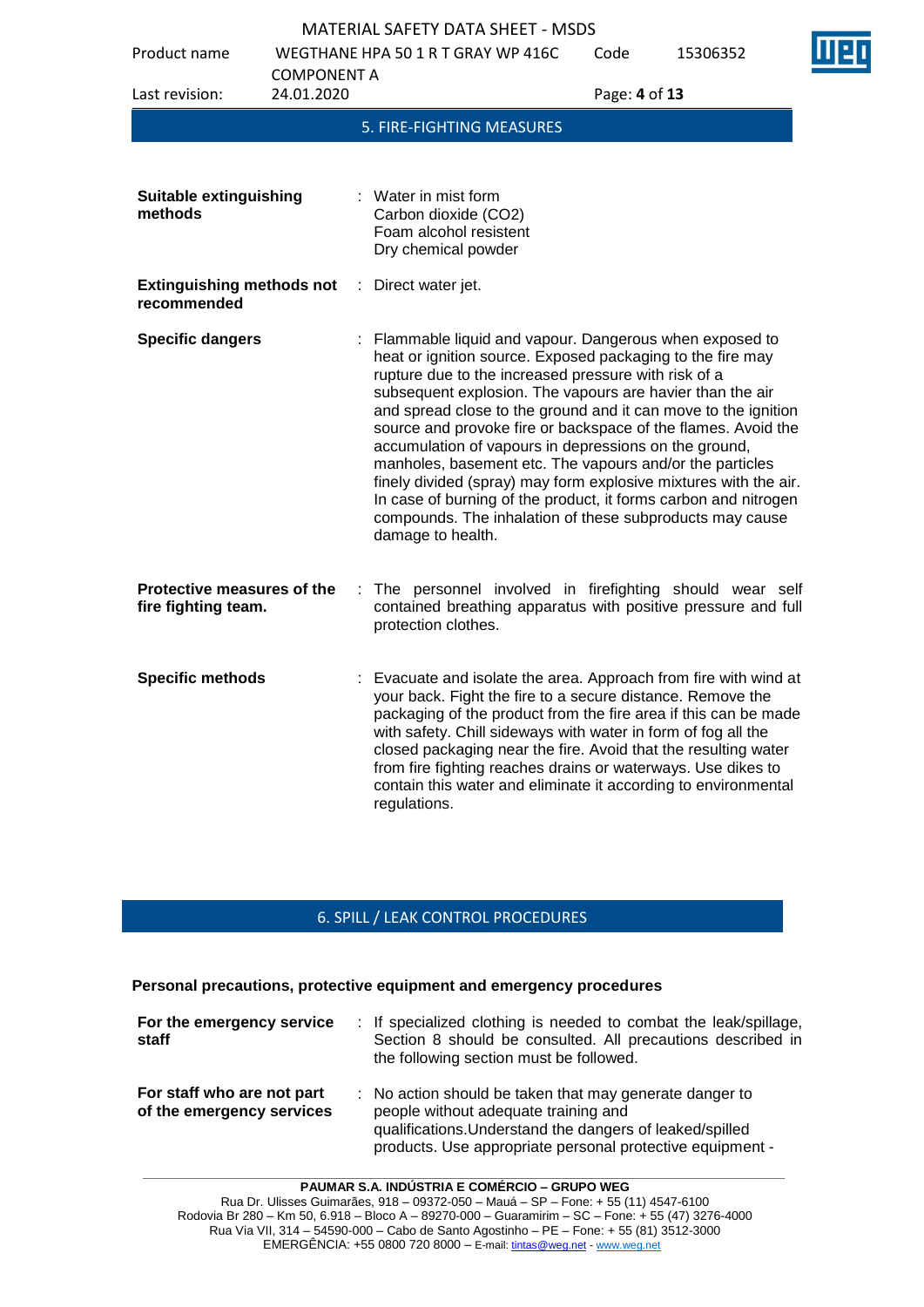| <b>MATERIAL SAFETY DATA SHEET - MSDS</b> |  |
|------------------------------------------|--|
|------------------------------------------|--|

Product name WEGTHANE HPA 50 1 R T GRAY WP 416C

 $C^{\text{old}}$  15306353



| Proguet Hanne                    |                    | WEGILIANE ITPA 30 I R I GRAT WP 410C                                                                                                                                                                                                                                                                                                                                                                                                                                                                                                                      | coue          | zcconcct |
|----------------------------------|--------------------|-----------------------------------------------------------------------------------------------------------------------------------------------------------------------------------------------------------------------------------------------------------------------------------------------------------------------------------------------------------------------------------------------------------------------------------------------------------------------------------------------------------------------------------------------------------|---------------|----------|
|                                  | <b>COMPONENT A</b> |                                                                                                                                                                                                                                                                                                                                                                                                                                                                                                                                                           |               |          |
| Last revision:                   | 24.01.2020         |                                                                                                                                                                                                                                                                                                                                                                                                                                                                                                                                                           | Page: 5 of 13 |          |
|                                  |                    | see section 8. Evacuate surrounding areas. Isolate area and<br>keep onlookers away. Do not touch or walk through spilled<br>material. Eliminate all sources of ignition. Avoid breathing<br>vapor or mist. Provide adequate ventilation if possible. Wear<br>appropriate respiratory mask when ventilation is inadequate. In<br>accordance with characteristics of the location and/or area<br>and in relation to the amount of spilled/leaked product,<br>additional emergency measures may be taken under the<br>supervision of a trained professional. |               |          |
| <b>Environmental precautions</b> |                    | : Prevent the product or the water used in the service reaches<br>waterways,<br>channels, drains, or galleries. In case of significant spill, retain<br>spi<br>lled liquid with inert material such as sand or earth. In<br>approprieate,<br>use absorbent materials such as rags, vermiculites, etc.                                                                                                                                                                                                                                                     |               |          |
|                                  |                    | Methods and materials for containment and cleaning                                                                                                                                                                                                                                                                                                                                                                                                                                                                                                        |               |          |

**Large spills / leaks** : Understand the dangers of leaked/spilled products. Approaching the site with the wind from behind. Stop leak if this can be done safely. Confine the spill in a dike away from the leak point for later disposal. Remove local packaging from the spills site. Preferably use anti sparkling tools to collect the product. All equipment used when handling the product must be electrically grounded. Soak up with an inert dry material (sand, vermiculite) placing the same in a suitable container for later disposal - see chapter 13.

**Small spills / leaks** : Stop the leak if this can be done safely. Cover up spillage in a tarp to prevent the spread by wind or rain. Use antifaiscantes tools and explosion-proof equipment properly grounded to collect the product. Place the material collected in dry, clean and properly identified containers. Cap the container loosened so removing them from the spill site. Avoid formation of dust. Remove the packaging from the spill site. If there is product disposal need refer to chapter 13

> Contain and collect the material of the leak with absorbent materials and non-combustible, such as sand, earth, vermiculite, calcined diatomite, etc. in a waste container in accordance with local regulations.

# 7. HANDLING AND STORAGE

### **Precautions for safe handling**

| Instructions for safe | : Use individual protective equipment. Emergency showers and |
|-----------------------|--------------------------------------------------------------|
| treatment             | eye wash basins must be installed in locations of use and    |
|                       | storage.                                                     |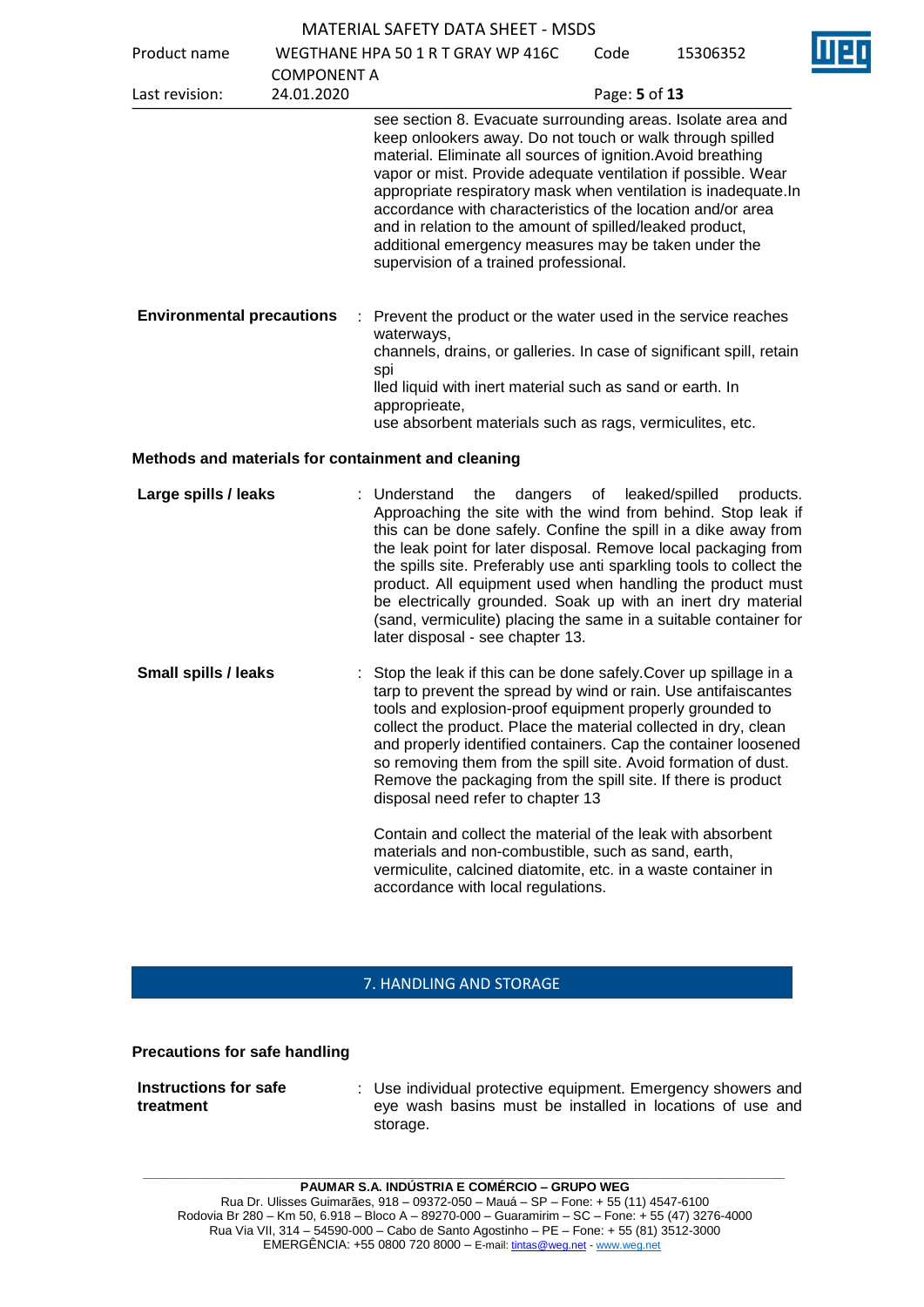| Product name                                              |                    | WEGTHANE HPA 50 1 R T GRAY WP 416C                                                                                                                                                                                                                                                                                                                                                                                                                                                                                                                                                                                                                                                                                                                                                                                                                                                                                                                                                                                                                                                                               | Code          | 15306352 |
|-----------------------------------------------------------|--------------------|------------------------------------------------------------------------------------------------------------------------------------------------------------------------------------------------------------------------------------------------------------------------------------------------------------------------------------------------------------------------------------------------------------------------------------------------------------------------------------------------------------------------------------------------------------------------------------------------------------------------------------------------------------------------------------------------------------------------------------------------------------------------------------------------------------------------------------------------------------------------------------------------------------------------------------------------------------------------------------------------------------------------------------------------------------------------------------------------------------------|---------------|----------|
|                                                           | <b>COMPONENT A</b> |                                                                                                                                                                                                                                                                                                                                                                                                                                                                                                                                                                                                                                                                                                                                                                                                                                                                                                                                                                                                                                                                                                                  |               |          |
| Last revision:<br><b>Precautions for safe</b><br>handling | 24.01.2020         | : Use appropriate personal protective equipment - see section<br>8; The product handling should occur in places with good<br>natural ventilation or with the presence of local exhaust<br>ventilation; The electrical installations must comply with the<br>International Electrical Commission Standards (IEC), ABNT<br>Standards (Brazilian Association of Technical Standards),<br>taking into account the results of the classification area study                                                                                                                                                                                                                                                                                                                                                                                                                                                                                                                                                                                                                                                           | Page: 6 of 13 |          |
|                                                           |                    | for the local and/or product instalation.<br>Use anti-sparking tools when handling the product; In transfer<br>operations, metal containers must be used and all containers<br>must be properly grounded to avoid sparkling by the<br>accumulation of static energy; Handle and use away from hot<br>surfaces, sparks, open flames, and other sources of ignition.<br>Do not smoke; Do not ingest. Avoid inhalation of vapors or<br>smoke as well as avoid contact with eyes, skin and clothing;<br>Eating and drinking should be prohibited in the area where the<br>material is handled, stored and processed. Workers should<br>wash their hands before eating, drinking and smoking.<br>Remove contaminated clothing and protective equipment<br>before entering food areas; After use keep the product in its<br>original packaging, sealed; Empty containers may be<br>hazardous and should be disposed of properly. Do not reuse<br>the packaging; Emergency showers and eye washer should be<br>installed in the use and storage places.<br>Do not handle the product until you have read and understood |               |          |
| <b>Fire protection</b>                                    |                    | all safety precautions contained in this document.<br>Only use in well-ventilated locations, to prevent accumulation<br>of vapors in explosive concentrations.All conductive elements<br>of the system, in contact with the product, must be electrically<br>grounded Keep away from heat and sources of ignition. Tools<br>that do not produce sparks should be used. Do not smoke.                                                                                                                                                                                                                                                                                                                                                                                                                                                                                                                                                                                                                                                                                                                             |               |          |
| <b>Storage conditions</b>                                 |                    |                                                                                                                                                                                                                                                                                                                                                                                                                                                                                                                                                                                                                                                                                                                                                                                                                                                                                                                                                                                                                                                                                                                  |               |          |
| Substances to be avoid                                    |                    | : Keep away from oxidising agents, strong acid solutions and<br>strong alkaline solutions.                                                                                                                                                                                                                                                                                                                                                                                                                                                                                                                                                                                                                                                                                                                                                                                                                                                                                                                                                                                                                       |               |          |
| <b>Storage conditions</b>                                 |                    | : The electrical installation must comply with NEC(National<br>Electrical Code) or IEC (International Electrical Commission)<br>standards and/or those of the ABNT (Brazilian Association of<br>Technical Standards). The floor of the storage area must be<br>impermeable, non-combustible and must have ditches that<br>allow run off into the containment reservoir. Storage tanks<br>must be surrounded by embankments and have drains in case<br>of leakage.                                                                                                                                                                                                                                                                                                                                                                                                                                                                                                                                                                                                                                                |               |          |
| <b>Appropriate storage</b><br>conditions                  |                    | : Store the material in covered, dry, well ventilated and<br>identified areasKeep out of direct sunlight. Store in a closed<br>container.                                                                                                                                                                                                                                                                                                                                                                                                                                                                                                                                                                                                                                                                                                                                                                                                                                                                                                                                                                        |               |          |
| Inappropriate storage<br>conditions                       |                    | Exposed to elevated temperatures, sun and rain. Close to<br>oxidizing agents. Close to food. Close to sources of heat and<br>ignition.                                                                                                                                                                                                                                                                                                                                                                                                                                                                                                                                                                                                                                                                                                                                                                                                                                                                                                                                                                           |               |          |
| <b>Materials to avoid</b>                                 |                    | : Do not store with explosive materials, flammableand/or toxic<br>gases, oxidizing, corrosive substances, or materials that may<br>generate spontaneous combustion.                                                                                                                                                                                                                                                                                                                                                                                                                                                                                                                                                                                                                                                                                                                                                                                                                                                                                                                                              |               |          |

**\_\_\_\_\_\_\_\_\_\_\_\_\_\_\_\_\_\_\_\_\_\_\_\_\_\_\_\_\_\_\_\_\_\_\_\_\_\_\_\_\_\_\_\_\_\_\_\_\_\_\_\_\_\_\_\_\_\_\_\_\_\_\_\_\_\_\_\_\_\_\_\_\_\_\_\_\_\_\_\_\_\_\_\_\_\_\_\_\_\_\_\_\_ PAUMAR S.A. INDÚSTRIA E COMÉRCIO – GRUPO WEG**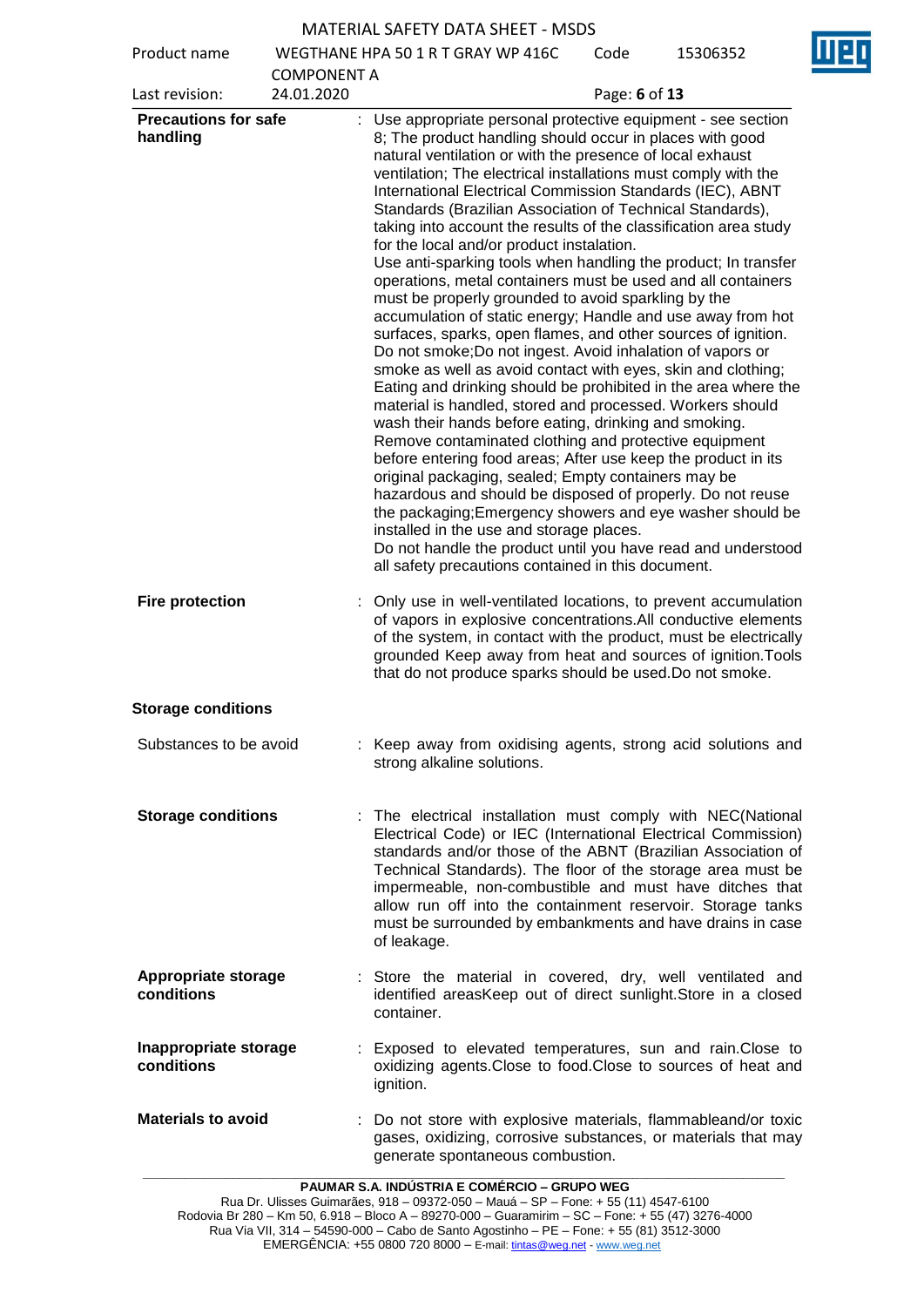| Last revision: | 24.01.2020                         | Page: <b>7</b> of <b>13</b> |          |   |
|----------------|------------------------------------|-----------------------------|----------|---|
|                | COMPONENT A                        |                             |          |   |
| Product name   | WEGTHANE HPA 50 1 R T GRAY WP 416C | Code                        | 15306352 | W |
|                | MATERIAL SAFETY DATA SHEET - MSDS  |                             |          |   |

#### **Secure packaging materials**

| Recommended packaging                | Amber type glass.           |
|--------------------------------------|-----------------------------|
| materials                            | Metal packaging             |
| Packaging materials to be<br>avoided | : Certain plastic materials |

### 8. EXPOSURE CONTROL – PERSONAL PROTECTION

The information in this chapter contain general guidelines. Chapter 1 should be consulted for any information on the recommended use of this product in different scenarios of exposure.

**Engineering control measures** : Preferably use the product in adequate application cabin. In case it is not possible, provide exhaustion/ventilation enough to keep the concentration of the agents indicated in this section under the limits of tolerance (L.T.), otherwise, use adequate respiratory protection equipment. The engineering controls should keep the concentrations of gas/vapour under the limit of LEL - Lower Explosive Limit (see section 9). Use equipment explosion proof.

### **Control parameters**

## **Occupational Exposure Limits**

| <b>Name</b>        | <b>CAS No.</b> | <b>TLV/TWA</b>            | <b>TLV/STEL</b> | <b>TLV/TETO</b> | <b>Source</b> |
|--------------------|----------------|---------------------------|-----------------|-----------------|---------------|
| SOLVENT XYLENE (S) | 1330-20-7      | 78 ppm340                 | $150$ ppm       |                 | NR15ACGIH     |
|                    |                | mg/m <sup>3</sup> 100 ppm |                 |                 |               |

\*PPM - parts of vapour or gas per million of parts of contaminated air

\*\*MG/m<sup>3</sup> - miligrams per cubic meter of air.

### **Personal protective equipment required**

| <b>Respiratory protection</b>   | In case of the concentrations are above the indicated<br>tolerance limits, the use of appropriated mask is<br>necessary for this goal (half-face mask or full face mask<br>with filter to organic vapors and acid gases). |
|---------------------------------|---------------------------------------------------------------------------------------------------------------------------------------------------------------------------------------------------------------------------|
| Eye protection                  | Use hermetic goggles to protect against liquid splashes.                                                                                                                                                                  |
| <b>Body and skin protection</b> | : It is recommended the use of apron barber type to<br>protecting upper limbs, trunk and lower limbs in case of<br>splash. In case of risk of static electricity generation the                                           |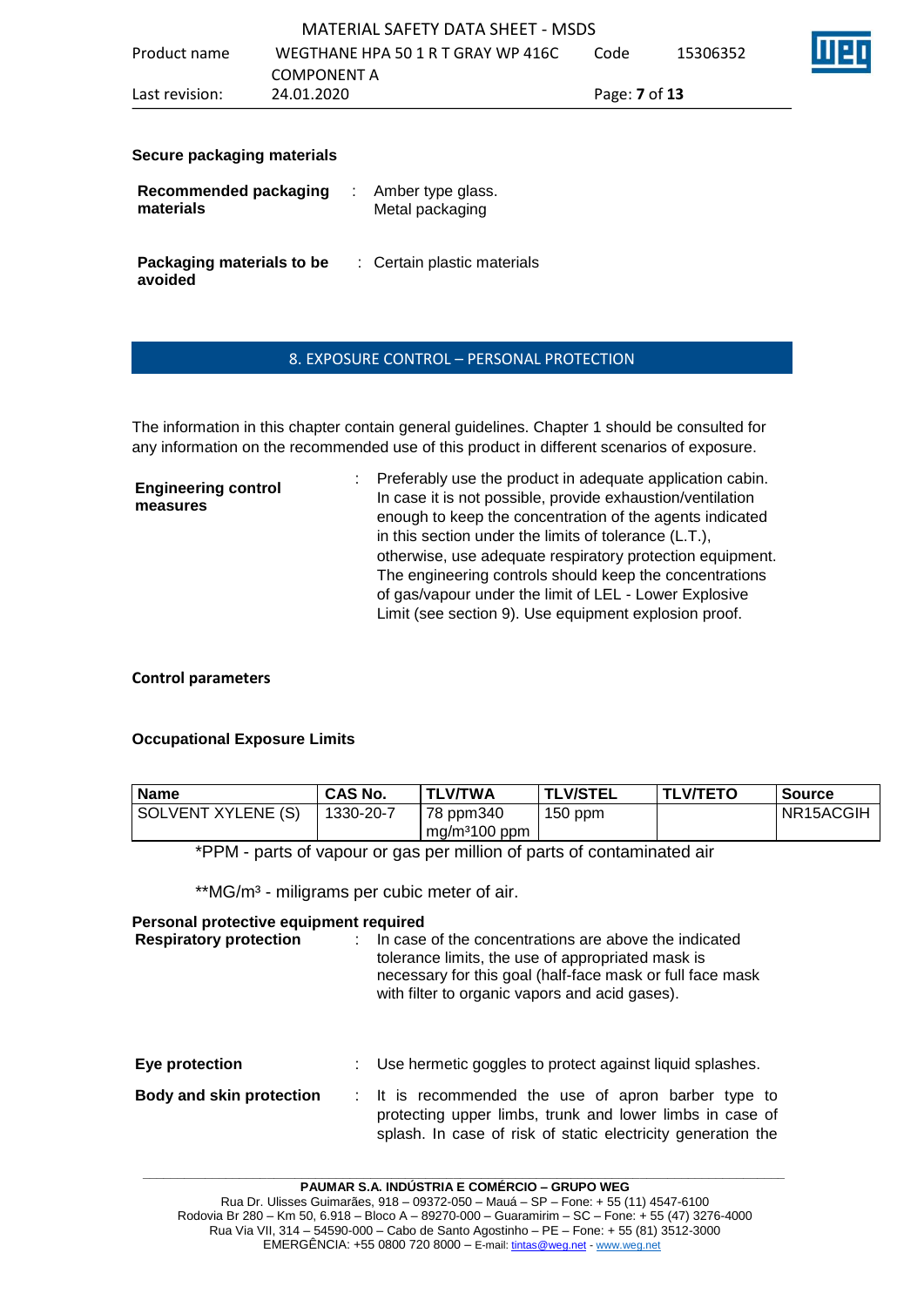Product name WEGTHANE HPA 50 1 R T GRAY WP 416C Code 15306352



**COMPONENT A**<br>24.01.2020

Last revision: 24.01.2020 Page: **8** of **13**

cloth should be antistatic, includin the apron.

## 9. PHYSICAL AND CHEMICAL PROPERTIES

| Form                                     |    | Liquid                          |
|------------------------------------------|----|---------------------------------|
| <b>State of matter</b>                   | t  | Liquid                          |
| Color                                    |    | Gray                            |
| Odour                                    |    | <b>Distinctive</b>              |
| <b>Odour limit</b>                       |    | Not applicable                  |
| рH                                       |    | Not applicable                  |
| <b>Melting point</b>                     |    | Data not available.             |
| <b>Boiling point</b>                     |    | Data not available.             |
| <b>Flash Point (Open cup)</b>            |    | 28 $^{\circ}$ C                 |
| <b>Evaporation rate</b>                  |    | Data not available.             |
| <b>Inflammation point</b>                |    | Method: Data not available.     |
| <b>Upper explosive limit</b>             |    | Data not available.             |
| Lower explosive limit                    |    | Data not available.             |
| Vapor pressure                           | t  | Data not available.             |
| <b>Density</b>                           |    | $1,50 - 1,60$ g/cm <sup>3</sup> |
| Solubility(ies)                          | t. | Water-insoluble                 |
| N-octano /water partition<br>coefficient | ÷. | Data not available.             |
| <b>Auto flammability</b>                 | t, | Data not available.             |
| Cinematic viscosity (25°C)               |    | $: 75 - 85$ UK                  |
| <b>Vapor density</b>                     |    | Data not available.             |
| <b>Decomposition temperature</b>         |    |                                 |

## 10. STABILITY AND REACTIVITY

**\_\_\_\_\_\_\_\_\_\_\_\_\_\_\_\_\_\_\_\_\_\_\_\_\_\_\_\_\_\_\_\_\_\_\_\_\_\_\_\_\_\_\_\_\_\_\_\_\_\_\_\_\_\_\_\_\_\_\_\_\_\_\_\_\_\_\_\_\_\_\_\_\_\_\_\_\_\_\_\_\_\_\_\_\_\_\_\_\_\_\_\_\_ Reactivity** : Presents no reactivity at room temperature and under normal

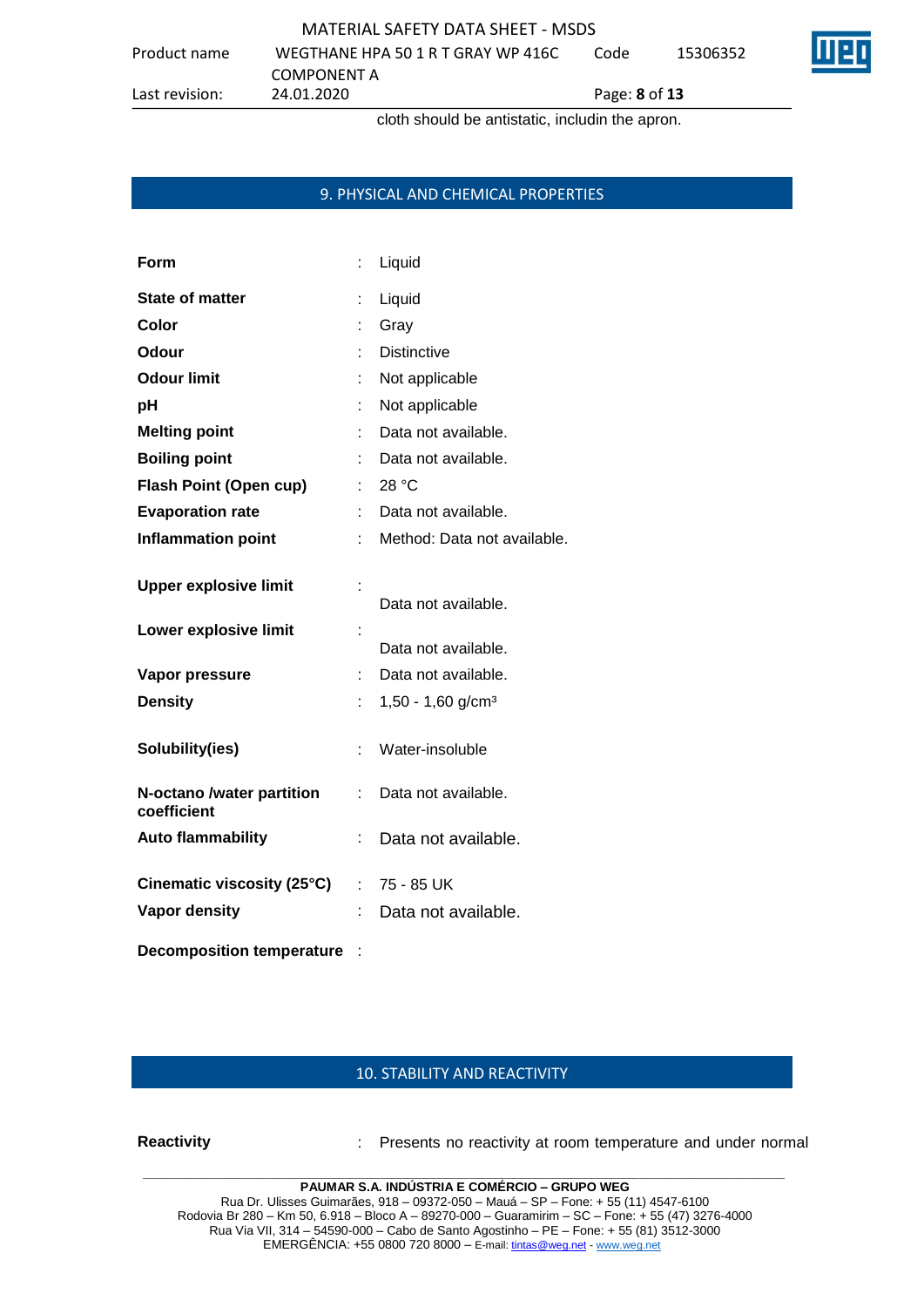| Product name                                   | WEGTHANE HPA 50 1 R T GRAY WP 416C<br><b>COMPONENT A</b> |   |                                                                                                                                                                                                           | Code          | 15306352 |  |
|------------------------------------------------|----------------------------------------------------------|---|-----------------------------------------------------------------------------------------------------------------------------------------------------------------------------------------------------------|---------------|----------|--|
| Last revision:                                 | 24.01.2020                                               |   |                                                                                                                                                                                                           | Page: 9 of 13 |          |  |
|                                                |                                                          |   | conditions of use.                                                                                                                                                                                        |               |          |  |
| <b>Chemical stability</b>                      |                                                          |   | Stable at room temperature and under normal conditions of<br>use. Unstable at temperatures above the flash point.                                                                                         |               |          |  |
| <b>Possibility of dangerous</b><br>reactions   |                                                          |   | Presents no reactivity at room temperature and under normal<br>conditions of use.<br>None when the product is stored, applied and processed<br>correctly.                                                 |               |          |  |
| Need to add additives and<br><b>inhibitors</b> |                                                          | ÷ | Not necessary.                                                                                                                                                                                            |               |          |  |
| <b>Conditions to avoid</b>                     |                                                          |   | Extreme heat and open flame.                                                                                                                                                                              |               |          |  |
| Incompatible materials                         |                                                          |   | Do not store with explosive materials, flammableand/or toxic<br>gases, oxidizing, corrosive substances, or materials that may<br>generate spontaneous combustion.<br>Plastic materials soluble in Xylene. |               |          |  |
| Dangerous products of<br>decomposition         |                                                          |   | Produces noxious gases such as carbon monoxide (CO),<br>carbon dioxide (CO2) and nitrogen oxides (NOx).                                                                                                   |               |          |  |

# 11. TOXICOLOGICAL INFORMATION

#### **Components SOLVENT XYLENE (S)**

| <b>Acute toxicity by oral</b><br>use                          | : Test species<br><b>DL50</b><br>Observations                           | Rat<br>4.300 mg/kg                             |
|---------------------------------------------------------------|-------------------------------------------------------------------------|------------------------------------------------|
| <b>Acute toxicity by</b><br>inhalation                        | : Test species<br>DL50<br>Observations                                  | Rat<br>21,7 mg/l4 h                            |
| <b>Acute toxicity by</b><br>cutaneous use                     | : Test species<br><b>DL50</b><br>Observations                           | Rabbit<br>> 1.700 mg/kg<br>Data not available. |
| <b>Acute toxicity (other</b><br>methods of<br>administration) | : Test species<br><b>DL50</b><br><b>LC50</b><br>Non-standard unit value | Data not available.                            |
| Corrosion/irritation of<br>skin                               | $:$ Category 2                                                          |                                                |
| Serious eye damage/eye<br>irritation                          | : Data not available.                                                   |                                                |
| Respiratory or dermal<br>sensitivity                          | $:$ Category 1                                                          |                                                |
| <b>Mutageneses</b>                                            | Data not available.                                                     |                                                |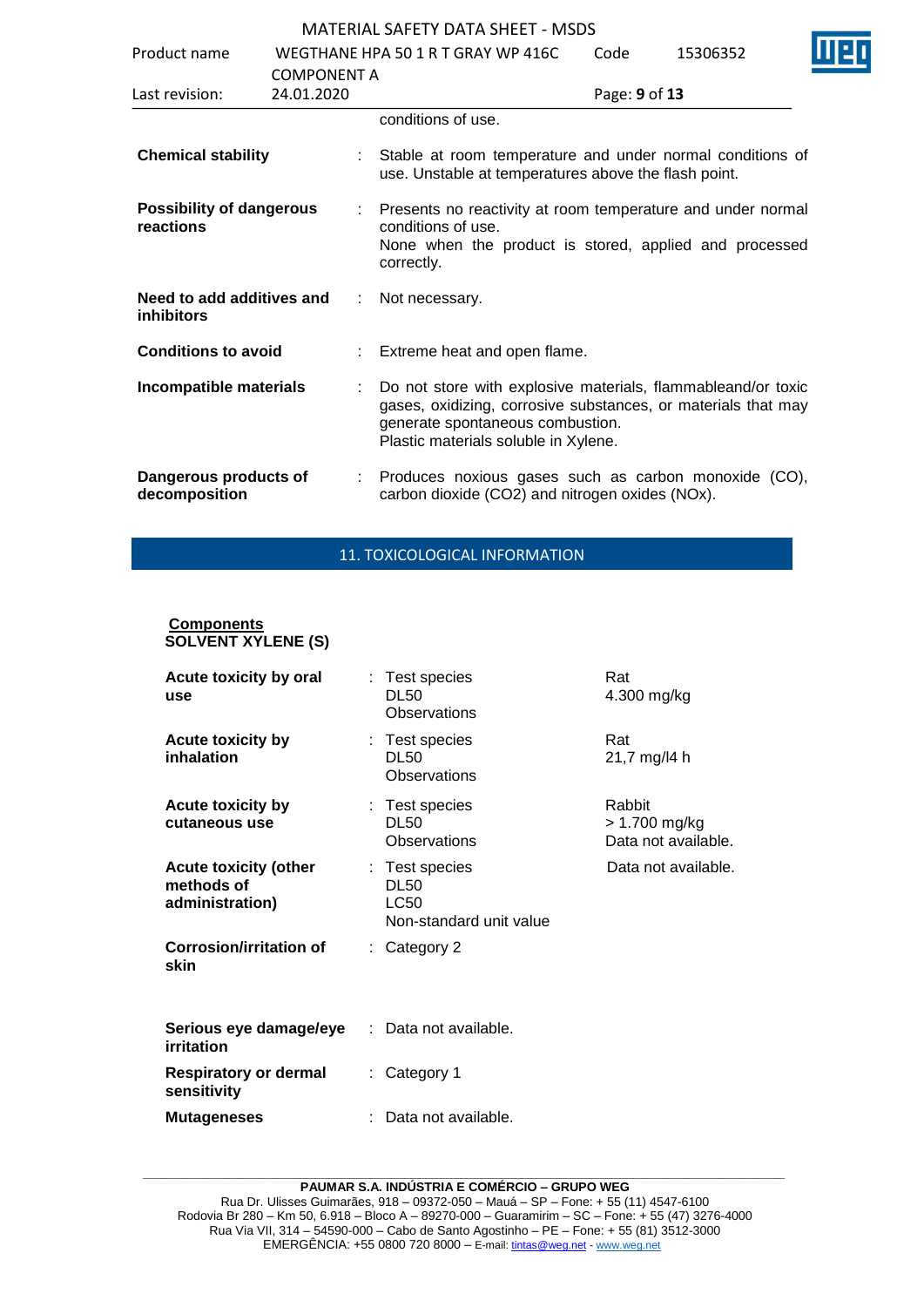| Product name                                                  |                                  | WEGTHANE HPA 50 1 R T GRAY WP 416C | Code           | 15306352 |  |
|---------------------------------------------------------------|----------------------------------|------------------------------------|----------------|----------|--|
| Last revision:                                                | <b>COMPONENT A</b><br>24.01.2020 |                                    | Page: 10 of 13 |          |  |
| Carcinogenicity                                               |                                  | : Data not available.              |                |          |  |
| <b>Toxic effects for</b><br>reproduction                      |                                  | $\therefore$ Category 1C           |                |          |  |
| Specific target organ<br>toxicity (STOT) - single<br>exposure |                                  | : Data not available.              |                |          |  |
| Specific target organ<br>toxicity (STOT) - repeat<br>exposure |                                  | : Data not available.              |                |          |  |
| Aspiration hazard                                             |                                  | : Data not available.              |                |          |  |

## 12. ECOLOGICAL INFORMATION

| <b>Stability in soil</b>                   | : The product easily infiltrates into the soil                                            |
|--------------------------------------------|-------------------------------------------------------------------------------------------|
| <b>Other toxicological</b><br>observations | : Data not available.                                                                     |
| <b>Ecotoxicity</b>                         | : Contaminates the ground water.<br>Detrimental to the fauna<br>Detrimental to the flora. |

## 13. DIOSPOSAL AND TREATMENT CONSIDERATIONS

#### **Recommended methods for final disposal**

| <b>Product</b><br><b>Product</b> | Class I Waste - Dispose of in industrial landfill or a facility<br>authorized for recycling in accordance with federal, stateor<br>local regulations<br>Class I Waste - Dispose of in industrial landfill or a facility<br>authorized for recycling in accordance with federal, stateor<br>local regulations   |
|----------------------------------|----------------------------------------------------------------------------------------------------------------------------------------------------------------------------------------------------------------------------------------------------------------------------------------------------------------|
| Waste<br>Waste                   | : Class I Waste - Dispose of in industrial landfill or a facility<br>authorized for recycling in accordance with federal, stateor<br>local regulations<br>Class I Waste - Dispose of in industrial landfill or a facility<br>authorized for recycling in accordance with federal, stateor<br>local regulations |
| Used packaging                   | Clean packaging should be sent for recycling. Packaging with<br>class I waste should be disposed of in industrial landfill or a<br>facility authorized for recycling in accordance with federal,<br>state or local regulations.                                                                                |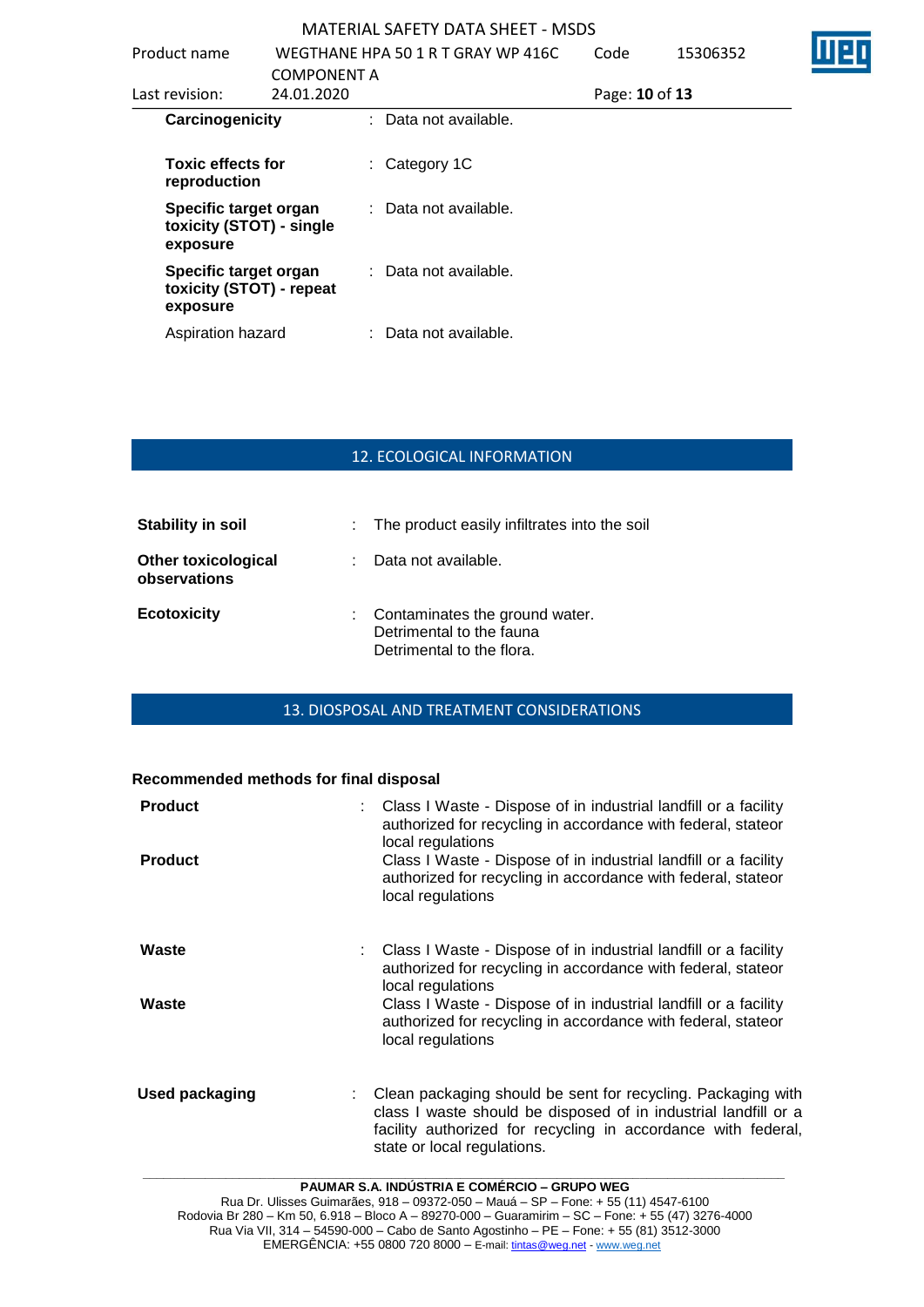|                | MATERIAL SAFETY DATA SHEFT - MSDS  |                       |          |         |
|----------------|------------------------------------|-----------------------|----------|---------|
| Product name   | WEGTHANE HPA 50 1 R T GRAY WP 416C | Code                  | 15306352 | l 112 r |
|                | COMPONENT A                        |                       |          |         |
| Last revision: | 24.01.2020                         | Page: <b>11 of 13</b> |          |         |

Clean packaging should be sent for recycling. Packaging with class I waste should be disposed of in industrial landfill or a facility authorized for recycling in accordance with federal, state or local regulations.

#### 14. TRANSPORTATION INFORMATION

#### **fLand**

| <b>ONU</b>           | : 1263                                                                                                                          |
|----------------------|---------------------------------------------------------------------------------------------------------------------------------|
| <b>Class of risk</b> | : 3                                                                                                                             |
| <b>Risk number</b>   | : 30                                                                                                                            |
| Packaging group      | : III                                                                                                                           |
| <b>Name</b>          | Paint (including coats, lacquers, enamels, colorant, gum-<br>lacquers, varnishes, polishes, liquid fillers and liquid lacquers) |

|               | <b>Shipping</b>                  |  |                                                                                                                                 |
|---------------|----------------------------------|--|---------------------------------------------------------------------------------------------------------------------------------|
|               | <b>ONU</b>                       |  | : 1263                                                                                                                          |
|               | <b>Class of risk</b>             |  | $\therefore$ 3                                                                                                                  |
|               | Packaging group                  |  | : III                                                                                                                           |
|               | <b>EmS</b>                       |  | F-E                                                                                                                             |
|               | <b>MFAG</b>                      |  | 310                                                                                                                             |
|               | Appropriate name for<br>dispatch |  | Paint (including coats, lacquers, enamels, colorant, gum-<br>lacquers, varnishes, polishes, liquid fillers and liquid lacquers) |
| Air transport |                                  |  |                                                                                                                                 |
|               | <b>ONU</b>                       |  | : 1263                                                                                                                          |
|               | <b>Class of risk</b>             |  | $\therefore$ 3                                                                                                                  |
|               | Packaging group                  |  | : III                                                                                                                           |
|               | Appropriate name for<br>dispatch |  | Paint (including coats, lacquers, enamels, colorant, gum-<br>lacquers, varnishes, polishes, liquid fillers and liquid lacquers) |

### 15. REGULATORY INFORMATION

This MSDS (Material Safety Data Sheet) was generated according to the criteria of NBR 14725/2014. (Brazilian standard that defines the GHS).

| Specific Regulations for the   Federal Decree No. 2657, July 3rd, 1998. |
|-------------------------------------------------------------------------|
|                                                                         |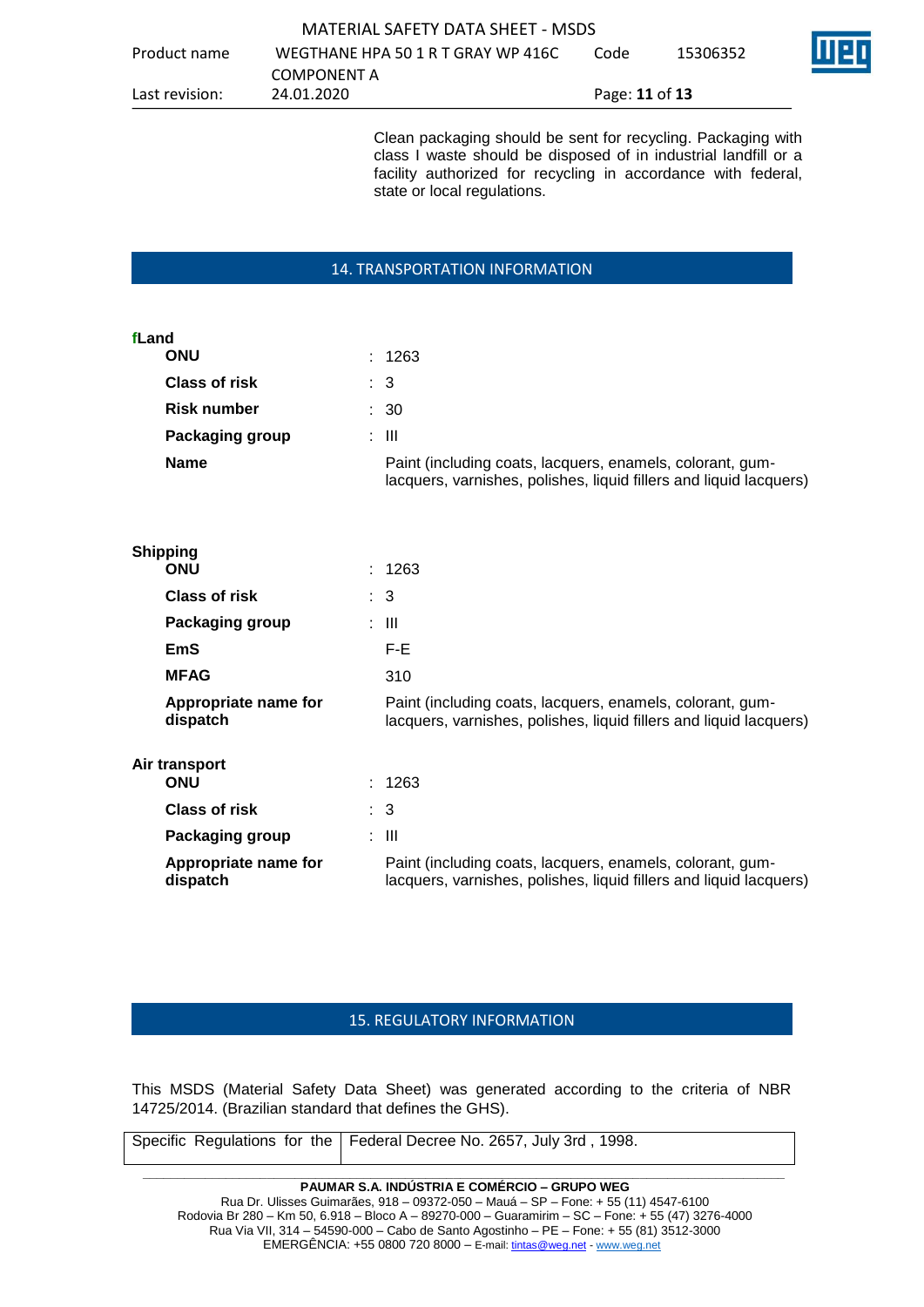| Product name             | <b>COMPONENT A</b> | WEGTHANE HPA 50 1 R T GRAY WP 416C                                            | Code           | 15306352 |  |
|--------------------------|--------------------|-------------------------------------------------------------------------------|----------------|----------|--|
| Last revision:           | 24.01.2020         |                                                                               | Page: 12 of 13 |          |  |
| <b>Chemical Product.</b> |                    | Ordinance No. 229, May 24th, 2011 - Changes to Regulatory<br>Standard No. 26. |                |          |  |
|                          |                    | ABNT NBR 14725: 2014 - valid from 19/12/2014 -                                |                |          |  |
|                          |                    | Amendment 1 (19/11/2014).                                                     |                |          |  |
|                          |                    | Law No. 12305, August 2nd 2010 (Solid Waste National<br>Policy).              |                |          |  |
|                          |                    | Decree No. 7404, December 23rd, 2010.                                         |                |          |  |
|                          |                    | Resolution ANTT N° 5.232, December 14th 2016.                                 |                |          |  |

# 16. ADDITIONAL INFORMATION

### **Acronyms Used:**

**Legenda:**

| <b>CAS</b>                                                                      | <b>Chemical Abstract Service</b>                          |  |  |  |  |
|---------------------------------------------------------------------------------|-----------------------------------------------------------|--|--|--|--|
| VO                                                                              | <b>Organic Vapors</b>                                     |  |  |  |  |
| <b>NEC</b>                                                                      | National Eletrical code/Código Nacional de Eletricidade   |  |  |  |  |
| IEC:                                                                            | <b>International Eletrical Commision</b>                  |  |  |  |  |
| <b>ABNT</b>                                                                     | <b>Brazilian Association of Technical Standards</b>       |  |  |  |  |
| <b>ACGIH</b>                                                                    | American Conference of Governmental Industrial Hygienists |  |  |  |  |
| <b>TLV</b>                                                                      | <b>Threshold Limit Values</b>                             |  |  |  |  |
| <b>TLV/TWA</b>                                                                  | Time Weighted Average                                     |  |  |  |  |
| <b>TLV/STEL</b>                                                                 | Short Term Exposure Limit                                 |  |  |  |  |
| TLC/C:                                                                          | Tolerance Limit - Ceiling Value                           |  |  |  |  |
| EPI:                                                                            | Individual Protective Equipment                           |  |  |  |  |
| <b>CA</b>                                                                       | Approval Certificate                                      |  |  |  |  |
| <b>PPRA</b>                                                                     | <b>Environmental Risk Prevention Program</b>              |  |  |  |  |
| <b>NR</b>                                                                       | <b>Regulatory Standard</b>                                |  |  |  |  |
| <b>NFPA</b>                                                                     | National Fire Protection Agency                           |  |  |  |  |
| mmHg                                                                            | Millimeters of mercury - pressure unit                    |  |  |  |  |
| <b>DL50</b>                                                                     | Lethal Dose average                                       |  |  |  |  |
| <b>CL50</b>                                                                     | Lethal Concentration average                              |  |  |  |  |
| ppm                                                                             | Parts per million                                         |  |  |  |  |
| N.d                                                                             | Not available                                             |  |  |  |  |
| $A + B$                                                                         | Viscosity of the mixture of component A + component B     |  |  |  |  |
| Important information, but not specifically described in the previous sections: |                                                           |  |  |  |  |

This MSDS was prepared based on current knowledge about the handling of the product under

**\_\_\_\_\_\_\_\_\_\_\_\_\_\_\_\_\_\_\_\_\_\_\_\_\_\_\_\_\_\_\_\_\_\_\_\_\_\_\_\_\_\_\_\_\_\_\_\_\_\_\_\_\_\_\_\_\_\_\_\_\_\_\_\_\_\_\_\_\_\_\_\_\_\_\_\_\_\_\_\_\_\_\_\_\_\_\_\_\_\_\_\_\_ PAUMAR S.A. INDÚSTRIA E COMÉRCIO – GRUPO WEG**